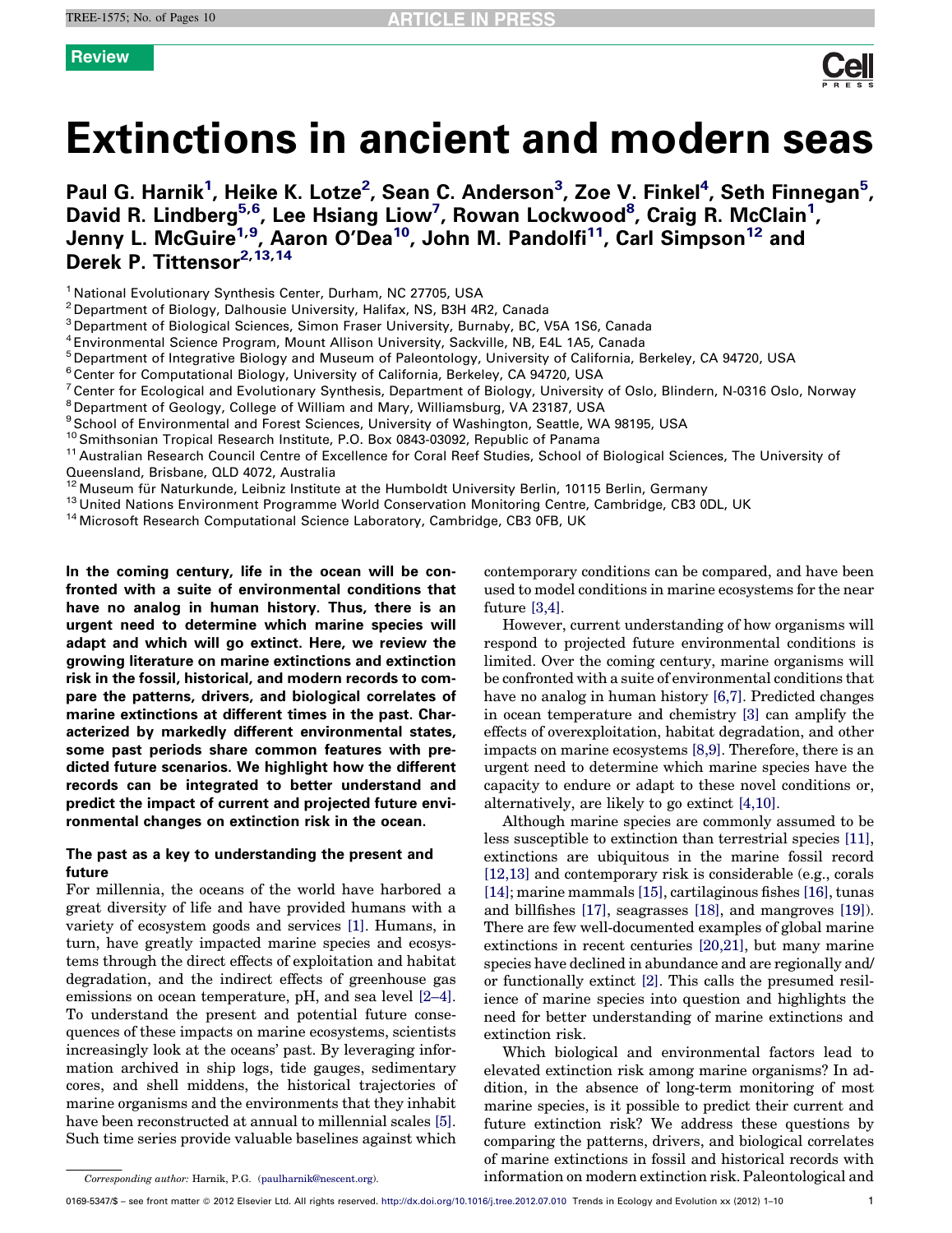### <span id="page-1-0"></span>TREE-1575; No. of Pages 10



Figure 1. Evidence of marine extinctions in the fossil and historical records. (a) Extinction rate of all marine genera in the Phanerozoic [past 550 million years (Ma)] and (b) by major clades in the Cenozoic (past 65 Ma); horizontal gray lines and corresponding numerical values in (b) are the mean Cenozoic extinction rates. (c) Cumulative number of global extinctions of marine species in historical times (1500–2000 AD). Fossil data are from the Paleobiology Database ([http://paleodb.org](http://paleodb.org/)). Historical extinctions reproduced, with permission, from Dulvy et al. [\[20\]](#page-8-0). See Box 1 for details regarding the calculation of fossil extinction rates and tabulation of historical extinctions. Abbreviation: Bp, before present.

historical data offer insights into marine extinctions over multiple scales and under different environmental conditions, some of which are partly comparable to predicted future environmental states. Our comparisons reveal the many opportunities and challenges of combining data for ancient and modern organisms in an effort to better understand and predict the impact of current and future environmental changes on extinction risk in the sea.

# Extinctions in ancient and modern seas

# The fossil record

Extinctions are a primary feature of the marine fossil record (Figure 1a). Although mass extinction events were important drivers of macroevolutionary change [\[22\]](#page-8-0), most marine organisms (>90%) went extinct during intervals

### Box 1. Calculating extinction rates and extinction risk

### Fossil record

The calculation of fossil extinction rates relies on compilations of taxon occurrences over geologic time. Several methods exist to calculate fossil extinction rates [\[82\]](#page-9-0); however, per-capita rates based on the census of taxa at specific moments in time are increasingly used because of their insensitivity to several potential biases [\[82,83\].](#page-9-0) These survivorship-based rates are calculated as  $-ln(N_{bt}/N_b)$ , where  $N_{\text{bt}}/N_{\text{b}}$  describes the proportion of taxa censused at the beginning of an interval ( $N_b$ ) that are still extant at the end of an interval ( $N_{bt}$ ), assuming that extinctions are exponentially distributed through the interval [\[80,82\].](#page-9-0) Geological stages (average duration approximately 7 million years) are the intervals commonly used in studies of global extinction rates in the fossil record. The per-capita rates presented in Figures 1a,b, and [2a](#page-2-0) (main text) were calculated using global data for marine genera in the Paleobiology Database ([http://paleodb.org](http://paleodb.org/)).

### Historical record

2

The assessment of historical extinctions largely relies on assembling reported examples in the published literature [\[29\].](#page-8-0) They are generally distinguished between global extinctions (Figures 1c and [2b](#page-2-0), main

characterized by 'background' extinction rates (Figure 1a; Box 1) [\[12,13,23\].](#page-7-0) This long record of extinctions provides many opportunities to assess the environmental conditions and biological characteristics that can lead to elevated risk.

One conspicuous trend in the marine fossil record is the overall decline in background extinction rates towards the present-day (Figure 1a). This decline reflects the loss of extinction-prone lineages, which, combined with variation in origination rates, led to marked changes in the composition of marine ecosystems over time [\[24\].](#page-8-0) Recovery from the end-Permian [251 million years ago (Ma)] and end-Cretaceous extinctions (65 Ma) involved the diversification of clades that are the major constituents of marine communities today. Thus, because of their ecological and evolutionary similarities, data for the past 65 million years

text [\[20\]](#page-8-0)), where species completely disappear from the planet and local or regional extirpations ([Figure](#page-2-0) 2b, main text [\[11\]\)](#page-7-0), where species become extinct in only part of their geographic range. Generally, the last known date of occurrence is provided together with a reason for the loss. Although some extinctions are certain, others are debated and there are examples of species believed to be extinct that have been rediscovered later on, or locally extirpated species that have recolonized an area after decades of absence [\[30\].](#page-8-0)

### Modern record

The IUCN uses five criteria to evaluate whether a species belongs in one of the three threatened categories: critically endangered (CR), endangered (EN), or vulnerable (VU) [\[38\]](#page-8-0). These include: (i) the magnitude of population decline measured over the longer of 10 years or three generations; (ii) the geographic range (extent of occurrence and area of occupancy); (iii) small population size and decline; (iv) very small or restricted populations; and (v) the probability of extinction in the wild [\[38\]](#page-8-0). The IUCN also reports the number of assessed species, the number of data-deficient species, and whether taxonomic groups are completely assessed ([Figure](#page-2-0) 2c, main text).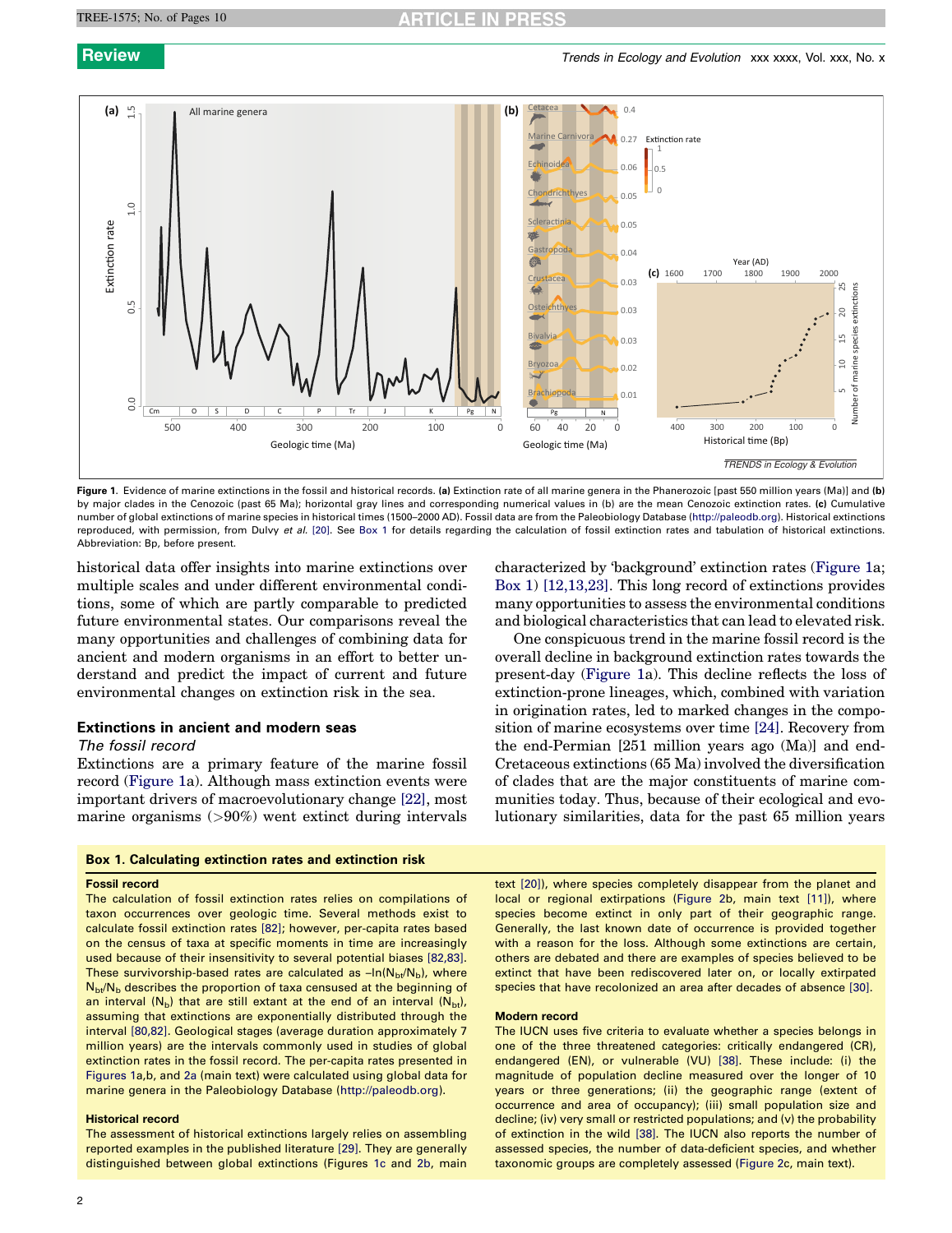<span id="page-2-0"></span>might be most informative for understanding current and future extinction risk.

Extinction rates varied considerably over the past 65 million years ([Figure](#page-1-0) 1b), with congruent extinction peaks at some times for some clades (e.g., elevated rates 34 Ma for several groups associated with a transition from greenhouse to icehouse climates [\[25\]\)](#page-8-0), and incongruent peaks at other times. On average, extinction rates differ markedly among major clades, with marine mammals [cetaceans and marine carnivorans (pinnipeds and aquatic mustelids)] going extinct at rates more than ten times those of most invertebrates (Figures [1b](#page-1-0) and 2a). Extinction rates also vary among invertebrates: the mean extinction rate for scleractinian corals is approximately twice that of bivalves and five times that of brachiopods (Figures [1b](#page-1-0) and 2a). This temporal and phylogenetic heterogeneity in rates provides an opportunity to dissect the factors associated with elevated extinction risk among past marine organisms [\[26–](#page-8-0) [28\]](#page-8-0). Moreover, when integrated with paleoenvironmental data, these rates can be used to predict the susceptibility of marine clades to extinction under different scenarios of current and future environmental change.

# Historical extinctions and extirpations

During historical times (approximately 1500 AD to today), atleast 20 marine species are recorded to have gone globally extinct (Figures [1c](#page-1-0) and 2b; [Box](#page-1-0) 1) [\[20\]](#page-8-0). In addition, at least two seabird species known only from archaeological records became globally extinct in prehistoric times [\[29\].](#page-8-0) Despite this small number of documented global extinctions, there are increasing records of local-to regional-scale extirpations (i.e., the loss of populations from a portion of the former geographical range of a species). Dulvy et al. [\[11\]](#page-7-0) reported 133 marine extirpations and extinctions (Figure 2b), most of them local extirpations during the 19th and 20th centuries. Although some ofthese have been disputed [\[30\]](#page-8-0), others have been confirmed or added [\[20,31\].](#page-8-0) Moreover, historical assessments of estuaries, coastal seas, and coral reef ecosystems worldwide show dramatic declines in the abundance of many species over past decades and centuries [\[32,33\].](#page-8-0) Several species have reached such low abundance that they can be considered ecologically, functionally, or economically extinct. However, not all local extirpations are permanent and some have been reversed by natural or assisted reintroduction [\[34,35\]](#page-8-0). Whether global or local, ecological, or economical, extinctions and extirpations often have strong consequences for the ecological structure and resilience of marine ecosystems as well as for ecosystem functions and services to human well-being [\[34,36,37\].](#page-8-0)

# Current extinction risk

An increasing number of marine species are currently threatened by extinction (Figure 2c; [Box](#page-1-0) 1) [\[38\].](#page-8-0) At least 830 marine species have been classified as critically endangered, endangered, or vulnerable and at least 1538 as data deficient [\[38\]](#page-8-0). Overall, the assessment of marine



Figure 2. Comparison of extinction rates in the Cenozoic fossil record, the number of extinctions in the historical record, and current extinction risk among marine taxa. (a) Extinction rates over the Cenozoic [\(Box](#page-1-0) 1); median (circles) and 1st and 3rd quartiles (lines) derived from time series in [Figure](#page-1-0) 1b. (b) Number of historical global extinctions (dark gray) and local (light gray) extirpations (based on [\[11,20\]](#page-7-0) with two additional species from [\[64\]\)](#page-8-0) [\(Box](#page-1-0) 1). (c) The percentage of modern species assessed in the International Union for the Conservation of Nature (IUCN) Red List [\[64\]](#page-8-0) as endangered or critically endangered (red) and vulnerable (yellow), excluding data-deficient species [\(Box](#page-1-0) 1). Taxonomic groups are mammals (top), followed by other vertebrates, invertebrates, and plants (bottom). Numbers on the right indicate the number of modern species assessed by the IUCN for each taxonomic group. Asterisks indicate taxonomic groups with >50% of assessed species considered data deficient. Line segments in (c) indicate upper and lower estimates of the fraction of endangered species if all data-deficient species were classified as endangered or not endangered, respectively.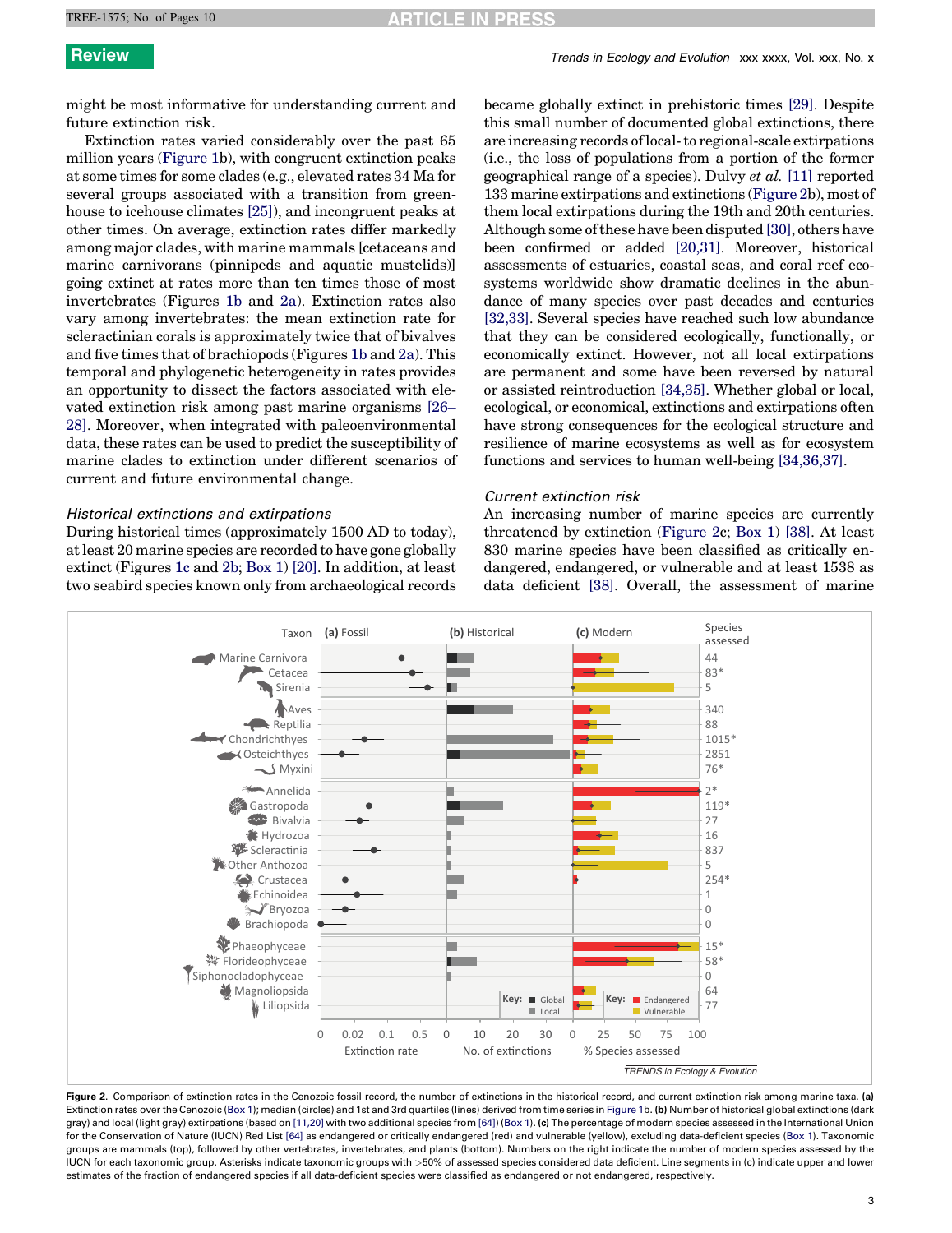<span id="page-3-0"></span>species lags behind that of terrestrial species: out of the 41 500 assessed species in 2007 only 1500 were marine, with another 1500 marine species added by 2008 [\[38\].](#page-8-0) This included complete assessments of sharks and rays, groupers, reef-building corals, seabirds, marine mammals, and sea turtles ([Figure](#page-2-0) 2c). Since then, assessments for all mangroves [\[19\],](#page-8-0) seagrasses [\[18\],](#page-8-0) and tunas [\[17\]](#page-8-0) have been completed [\(Figure](#page-2-0) 2c), and the International Union for the Conservation of Nature (IUCN) aims to have 20 000 marine species assessed by 2012 [\[38\]](#page-8-0). Nevertheless, assessments for many groups are incomplete or entirely lacking ([Figure](#page-2-0) 2c).

# Comparing extinctions through time

Although overall background extinction rates have declined throughout the fossil record, there have been many periods of enhanced extinction rates ([Figure](#page-1-0) 1). Currently, the Earth is again in a period of increased extinctions and extinction risks ([Figures](#page-1-0) 1 and 2), this time mainly caused by human factors (see below). Unfortunately, only a few groups have sufficient information from two or all three periods to enable one to compare their records of extinction over time [\(Figure](#page-2-0) 2). Marine mammals (carnivorans, cetaceans, and sirenians), bony fishes (Osteichthyes), and scleractinian corals have information on current risk and fossil extinction rates and, interestingly, the same rank order of extinction vulnerability, with marine mammals being most and bony fishes least vulnerable. Yet, bony fishes have the highest number of recorded local extirpations in historical times. For other groups (e.g., seabirds and plants), there are relatively good assessments of current risk and some records of historical extinctions, but little information on fossil extinction rates ([Figure](#page-2-0) 2). By contrast, fossil extinction rates are well known for several invertebrate groups (e.g., echinoids, bryozoans, and bivalves) for which current risk assessments are either data deficient or lacking, but some records on historical extinctions exist. These discrepancies reflect the selective historical exploitation and current conservation of vertebrate megafauna [\[39,40\]](#page-8-0) and the greater fossilization potential of invertebrates with biomineralized elements. As invertebrates comprise most of the marine metazoan diversity, are key components of marine food webs, and provide critical ecosystem services, improving the assessment of their current risk would greatly enhance understanding of the resilience of marine ecosystems and how current and potential future extinction risks compare with those in the geologic past.

# Current threats and past extinction drivers

The degree to which current extinction threats differ from past extinction drivers is an important question when considering the utility of fossil and historical records for understanding current and predicting future extinction risk. Even if the ultimate drivers of extinctions have changed over time, the proximal effects experienced by organisms might be similar. For example, ultimate sources of elevated atmospheric  $CO<sub>2</sub>$  differ between the late Permian (volcanic activity) and present day (burning of fossil fuels), but in both instances marine organisms have had to contend with the proximal effects of acidification and warming (Table 1) [\[41\].](#page-8-0) Similarly, large changes in the area of shallow benthic habitat have occurred throughout geologic time (e.g., via sea-level fall due to the growth of continental ice sheets), which might bear similarities to human-driven habitat degradation and loss today (Table 1). Below, we compare the similarity and relative importance of current threats and ancient drivers of marine extinction, and consider synergistic effects among multiple drivers.

# Overexploitation

Overexploitation is one of the principal threats to marine organisms today [\[38,42\]](#page-8-0) and in the historical record

|  | Table 1. Past drivers of extinction in the ocean and current threats <sup>a</sup> |
|--|-----------------------------------------------------------------------------------|
|--|-----------------------------------------------------------------------------------|

| Time period <sup>b</sup>                              | <b>Drivers and Threats<sup>c</sup></b>         |         |         |         |                                     |                         |                  |  |
|-------------------------------------------------------|------------------------------------------------|---------|---------|---------|-------------------------------------|-------------------------|------------------|--|
|                                                       | Acidification <sup>d</sup> Anoxia <sup>e</sup> |         | Warming |         | Cooling   Habitat Loss <sup>f</sup> | <b>Overexploitation</b> | <b>Pollution</b> |  |
| Ordovician-Silurian (~444 Ma)                         |                                                | O       | О       |         |                                     |                         |                  |  |
| Late Devonian* (Frasnian-Famennian; ~374 Ma)          |                                                |         | О       |         |                                     |                         |                  |  |
| End Permian* $(\sim 251$ Ma)                          |                                                |         |         | O       |                                     |                         |                  |  |
| Early Triassic ( $\sim$ 245 Ma)                       |                                                |         | О       | O       | $\circ$                             |                         |                  |  |
| Triassic-Jurassic* $(\sim 202$ Ma)                    |                                                |         |         |         |                                     |                         |                  |  |
| Early Jurassic* (Pliensbachian-Toarcian; ~183 Ma)     |                                                |         |         |         |                                     |                         |                  |  |
| Aptian-Albian $(\sim$ 112 Ma)                         |                                                |         |         | $\circ$ | $\circ$                             |                         |                  |  |
| Cenomanian-Turonian (~93.5 Ma)                        |                                                |         | О       |         |                                     |                         |                  |  |
| <b>Cretaceous-Paleogene</b> ( $\sim$ 65.5 Ma)         |                                                |         |         |         | $\circ$                             |                         |                  |  |
| Paleocene-Eocene Thermal Maximum* (~56 Ma)            |                                                | $\circ$ |         |         |                                     |                         |                  |  |
| Eocene-Oligocene $(\sim]34$ Ma)                       |                                                |         |         |         | $\circ$                             |                         |                  |  |
| Mid-Miocene Climatic Optimum $(\sim 14.7 \text{ Ma})$ |                                                |         |         |         | ∩                                   |                         |                  |  |
| Historical ( $\sim$ 10 Ka)                            |                                                |         |         |         |                                     |                         |                  |  |
| Modern                                                |                                                |         |         |         |                                     |                         |                  |  |

a Table generated using references in 'Current threats and past extinction drivers' section of the main text and [\[95\]](#page-9-0).

<sup>b</sup>Periods in bold indicate mass extinctions and asterisks indicate global reef crises [\[27\].](#page-8-0)

<sup>c</sup>Solid circles highlight confident and open circles less confident drivers.

<sup>d</sup>Causes of acidification include volcanism, bolide impacts, and methane clathrates in the past and burning of fossil fuels currently.

e Causes of anoxia include warming, eutrophication, and ocean stratification in the past and eutrophication currently.

f Causes of habitat loss include sea-level fall in the past and habitat degradation and coastal development currently.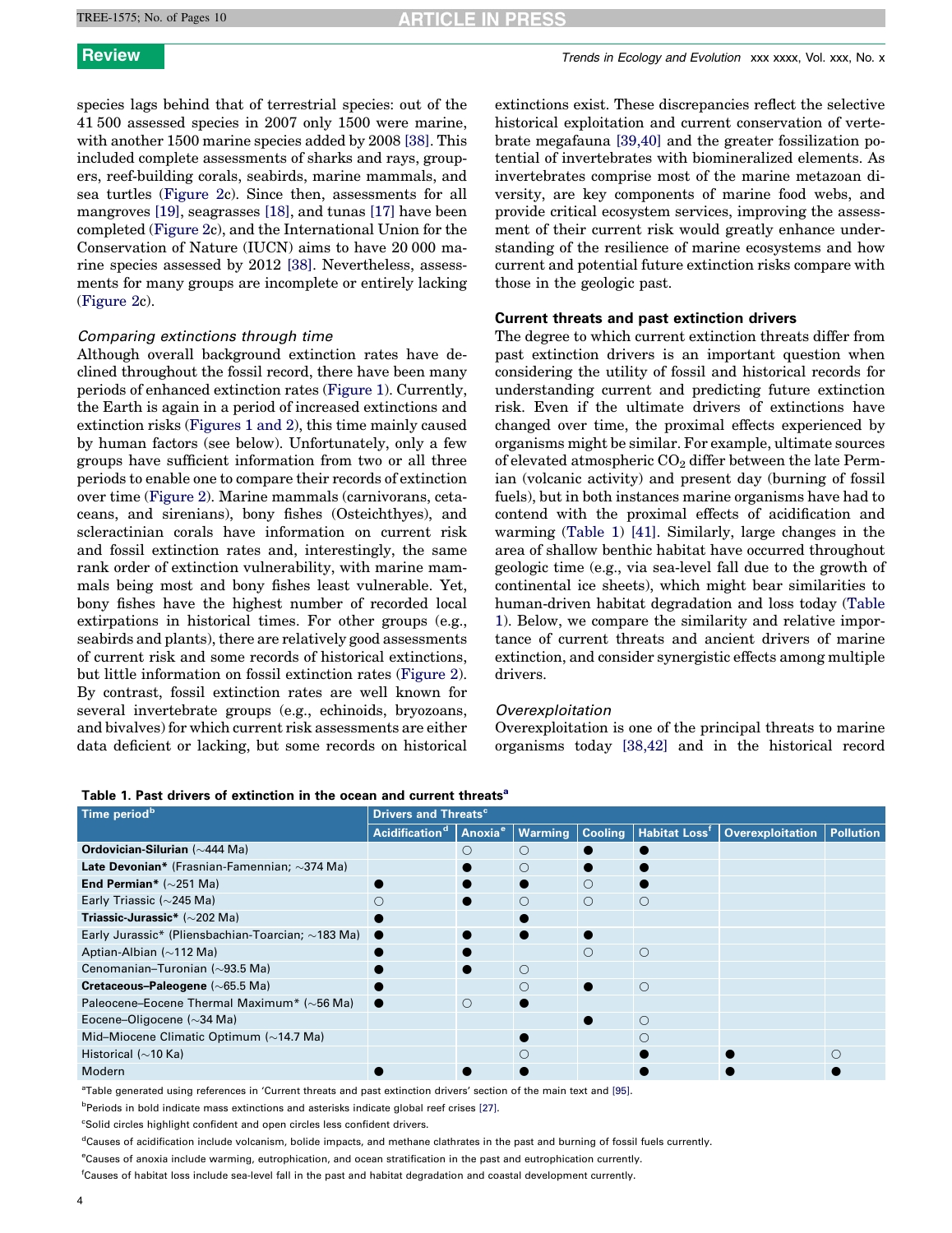<span id="page-4-0"></span>[\[11,33,43\]](#page-7-0), followed by habitat loss and, to a lesser extent, pollution and climate change ([Table](#page-3-0) 1). Of 168 marine, estuarine, and diadromous (i.e., migrating between fresh and salt waters) species listed or considered for listing under the US Endangered Species Act (ESA) in 2004, 81% were affected by overexploitation [\[42\]](#page-8-0). Historically, exploitation was associated with 55% of local extirpations and global extinctions [\[11\]](#page-7-0) and 96% of depletions and extirpations in estuaries and coastal seas [\[33\]](#page-8-0). Although human-initiated overexploitation is well understood, extending back through the Pleistocene [\[44\],](#page-8-0) identifying definitive examples of predator-driven extinction in the fossil record is more elusive, despite potential candidates. One example comes from the Neogene, where declining mysticete whale diversity coincided with the occurrence of carcharodontid sharks [\[45\]](#page-8-0) and sperm whales [\[46\]](#page-8-0). Although these predators fed on mysticete whales during the Neogene [\[46,47\]](#page-8-0), it is challenging to determine from the fossil record whether predation was directly responsible for the extinction of mysticete species. However, it is known

# Box 2. Case studies: drivers of extinction through time

The geologic records of sea level, temperature, and ocean chemistry are being increasingly used to investigate the conditions associated with marine extinction. Climatic drivers have had a role in many ancient extinctions events, but not in all. The following examples illustrate how examination of the fossil record can help address the drivers of biological changes in marine ecosystems and distinguish the impacts of climate change from other impacts [\[84\].](#page-9-0)

### Reefs

Reefs have suffered five episodes of global-scale biodiversity loss or cessation of reef growth, termed 'reef crises' [\[27\]](#page-8-0), over geologic time. The four most recent crises coincided with ocean acidification and rapid global warming, including three of the 'Big 5' mass extinctions (Figure I) [\[27\]](#page-8-0). Comparing the extinction rates of unbuffered (i.e., taxa that secrete carbonate skeletons, with limited or no circulatory system, and low metabolic rates [\[27,63\]](#page-8-0)) versus other taxa points to from modern data that predation can accelerate extinction in taxa that are already at risk [\[48\]](#page-8-0). Nevertheless, overexploitation stands out as a major threat for historical, current, and potentially future extinctions without a strong analog in the fossil record.

# Habitat loss

Habitat loss or degradation is another primary factor associated with elevated extinction risk today, historically, and in the fossil record [\(Table](#page-3-0) 1), although driven by different ultimate causes. Kappel [\[42\]](#page-8-0) showed that 76% of current ESA-listed marine, estuarine, and diadromous species were affected by habitat loss or degradation and 61% by pollution. For seagrasses and mangroves, habitat loss is the most important threat, followed by pollution and sedimentation [\[18,19\].](#page-8-0) Historically, habitat loss and degradation were important drivers for 37% of extirpations around the world [\[11\]](#page-7-0) and 42% of extirpations in estuaries and coastal seas [\[33\]](#page-8-0). Large-scale losses of three-dimensional habitats, such as seagrass beds and coral reefs, can

an important role for rapid increases in acidification in causing extinctions (Figure I) [\[27,28\].](#page-8-0) The most recent reef crisis (approximately 56 Ma) was characterized by rapid sea surface temperature rise and a similar order of magnitude of  $CO<sub>2</sub>$  increase as at present [\[54\].](#page-8-0) However, although a marked faunal shift occurred on continental carbonate platforms [\[85\]](#page-9-0) at this time, reef assemblages in some other settings were relatively unaffected [\[86\].](#page-9-0)

### Nearshore marine environments

Nearshore marine environments during the past 2.5 Ma were characterized by substantial and rapid climate change, consisting of more than ten glacial–interglacial cycles [\(Figure](#page-5-0) II). Yet, extinctions among nearshore marine taxa in the Northeastern Pacific were minimal [\(Figure](#page-5-0) II) [\[53,87\],](#page-8-0) and many species responded by shifting their geographic ranges to track preferred temperature, productivity, and other environmental gradients [\[88\].](#page-9-0)



Figure I. Rates of extinction for physiologically unbuffered versus other marine organisms and their association with global environmental change over geologic time. Unbuffered groups include calcareous algae, calcareous foraminifers, hypercalcified sponges, corals, calcareous brachiopods, calcifying bryozoans, and pelmatozoans. Vertical broken lines indicate mass extinctions and vertical gray bars indicate reef crises. Ocean acidification events from [\[27\]](#page-8-0) indicated by  $\dagger$  with additional candidate ocean acidification events from [\[89\]](#page-9-0) indicated by  $\ddagger$ . Abbreviations: Ma, million years; ppm, parts per million. Reproduced, with permission, from [\[4\]](#page-7-0) using extinction rates from [\[27\]](#page-8-0).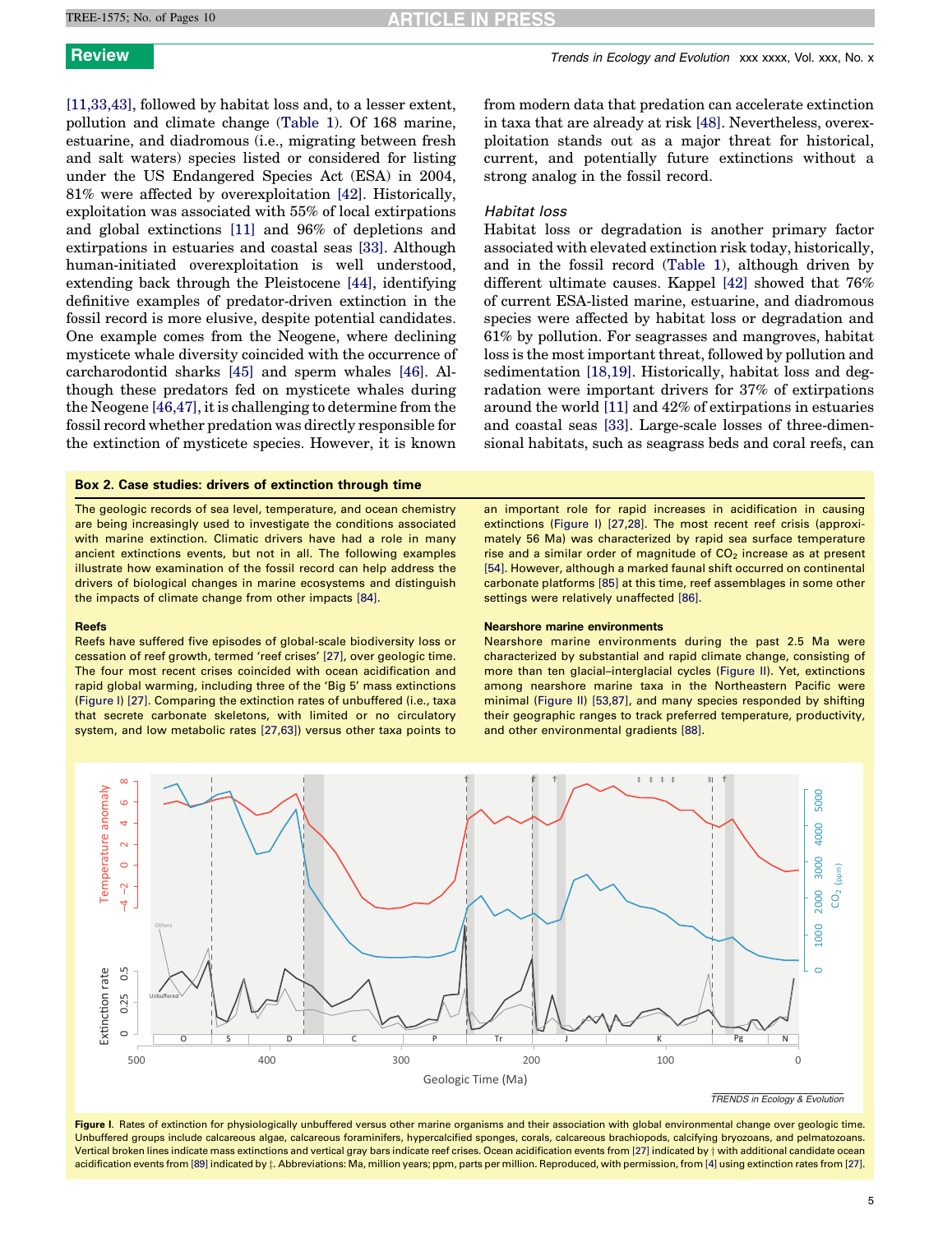<span id="page-5-0"></span>**Review Trends in Ecology and Evolution XXX XXXX, Vol. XXX, No. x** Trends in Ecology and Evolution XXX xxxx, Vol. xxx, No. x



Figure II. Faunal persistence in the Northeastern Pacific during glacial-interglacial cycles over the past 2.5 million years (Ma). Species stratigraphic range data from [http://paleodb.org](http://paleodb.org/) and [90-93]; broken line indicates the range of the genus outside of the Northeastern Pacific. Sea-level curve reproduced, with permission, from [\[94\]](#page-9-0). Key: human silhouette, human-mediated extinction,  $\dagger$ , extinction not attributed to humans;  $\rightarrow$ , extant.

have particularly strong effects on associated species. In the Wadden Sea, for example, loss of such habitat contributed to 70% of the 25 species extirpations in historical time [\[34\]](#page-8-0). In the fossil record, the loss of shallow marine habitat due to falling sea level has been associated with elevated extinction rates [\[13\]](#page-7-0) and biodiversity loss [\[49\]](#page-8-0). For example, sea-level fall driven by global cooling was associated with elevated extinction during the end-Ordovician (444 Ma) [\[50\]](#page-8-0) and Eocene–Oligocene (34 Ma) [\[51\]](#page-8-0) ([Table](#page-3-0) 1), but not during the most recent glacial–interglacial cycles (1 Ma) [\[52,53\]](#page-8-0) [\(Box](#page-4-0) 2). This might reflect a difference in starting conditions: the Late Ordovician and late Eocene were characterized by greenhouse conditions with extensive continental flooding, whereas the Pliocene–Pleistocene transition occurred in a world with minor continental flooding that had already cooled considerably from the early Cenozoic.

# Global warming and associated stressors

Global warming and ocean acidification, which are of growing concern today and for the future [\[3,4,38\]](#page-7-0), were important factors in some ancient extinctions [\[27,28\]](#page-8-0) but played little role in historical extinctions ([Table](#page-3-0) 1, [Box](#page-4-0) 2) [\[11,33,34\]](#page-7-0). Geochemical and paleontological evidence suggests that four of five global reef crises and three of five mass extinctions in the fossil record were associated with warming and acidification ([Table](#page-3-0) 1, [Box](#page-4-0) 2) [\[27\]](#page-8-0). However, not all organisms respond similarly to such conditions. For example, during the Paleocene–Eocene Thermal Maximum (approximately 56 Ma; [Table](#page-3-0) 1), 30–50% of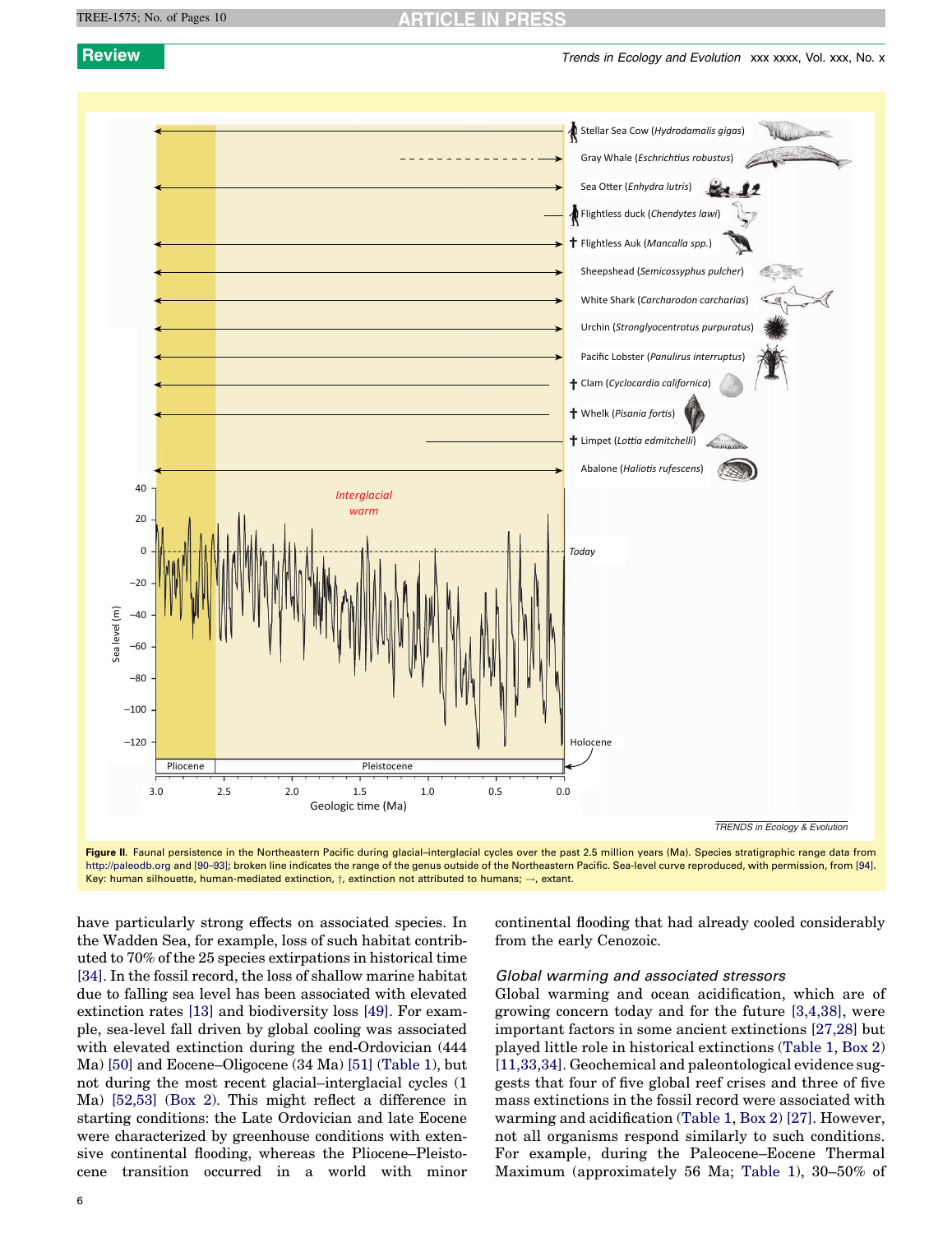# **Review Trends in Ecology and Evolution XXX XXXX, Vol. XXX, No. x** Trends in Ecology and Evolution XXX XXXX, Vol. XXX, No. x

deep-water benthic foraminiferan species went extinct, whereas other microfossil groups were relatively unaffected [\[54\].](#page-8-0) Today, climate warming and acidification pose increasing threats to corals [\[4,14,55\]](#page-7-0), warming and sealevel rise to seagrasses and mangroves [\[18,19\],](#page-8-0) and many species show range shifts, local extirpations, and invasions in response to changes in ocean temperature [\[56,57\]](#page-8-0).

# Anoxia and pollution

Anoxia is another important driver of extinction risk in both modern and ancient seas ([Table](#page-3-0) 1). In addition to direct toxicity, oxygen depletion of bottom waters can lead to large-scale habitat loss [\[58\]](#page-8-0). In historical and modern times, bottom-water anoxia driven by excessive nutrient loading and decomposition of organic matter has led to some extirpations in estuarine and coastal waters [\[11,33,42\].](#page-7-0) Widespread anoxia is also associated with several major extinctions in the fossil record ([Table](#page-3-0) [1\)](#page-3-0), triggered by elevated atmospheric  $CO<sub>2</sub>$ , global warming, diminished thermohaline circulation, and eutrophication [\[59\].](#page-8-0) Other forms of pollution (e.g., pesticides and toxic algal blooms) have also contributed to historical extinctions and current risk [\[11,15,33,38,42\],](#page-7-0) but identifying definitive examples of these in the fossil record is challenging.

# Synergistic effects

In the near future, most human impacts in the ocean will increase, and the effects of climate change will interact with existing threats, such as overexploitation and habitat loss [\[4,10,60\]](#page-7-0). There is great uncertainty about how these cumulative impacts will interact to affect marine species and ecosystems; if already severely stressed, their resilience to further change can be greatly reduced [\[8,61,62\]](#page-7-0). Historical assessments show that multiple human impacts were involved in approximately 40% of extirpations in the Wadden Sea [\[34\]](#page-8-0) and 42% of extirpations in estuaries and coastal seas worldwide [\[33\]](#page-8-0). This usually involved the combination of overexploitation and habitat loss and, to a lesser extent, pollution. In the fossil record, many extinction events were associated with multiple stressors that might have acted synergistically. For example, the end-Permian extinction is associated with warming, acidification, and anoxia [\[27,28,41\].](#page-8-0) Further study of past extinctions caused by the interacting effects of warming, acidification, and anoxia might be especially informative for understanding future risk under projected climate change and environmental impact scenarios.

# Biological correlates of extinction

Extinctions depend not only on extrinsic drivers, but also on the physiology and ecology of affected organisms. Consequently, biological characteristics have been widely used to assess extinction risk in ancient and modern seas [\[63,64\]](#page-8-0). However, are these biological correlates of extinction comparable over time?

Among contemporary marine mammals, greater body mass at weaning, fewer births per year, taxonomic group, small geographic range size, and small social group size are the major predictors of extinction risk globally [\[65\].](#page-8-0) In Canada, body size is the most important predictor of

extinction risk for marine mammals and age at maturity for marine fishes [\[66\]](#page-8-0). In addition, among 61 historical extirpations, large body size explained more than half (57%), followed by greater ecological specialization (28%) and small geographic range (7%) [\[11\].](#page-7-0) By contrast, in the marine invertebrate fossil record, geographic range size is the only biological characteristic consistently associated with elevated extinction risk [\[67–69\].](#page-8-0) The influence of other attributes, such as body size and feeding mode, varies according to extinction magnitude, duration, driver, and clade, and few attempts have been made to assess multiple correlates simultaneously [\[50,68–70\]](#page-8-0). Differences over time in the correlates of extinction risk might reflect the disproportionate current and historical impacts of exploitation relative to other threats, such as habitat loss, as well as differences between vertebrates and invertebrates, which are the focus of most paleontological analyses. In addition, the processes responsible for short-term population declines might not scale up to the  $10^5$ - $10^6$ -year timescales at which extinctions are observable in the fossil record. Thus, understanding biological correlates of risk in both modern and ancient seas requires additional investigation into how correlates vary with threats, timescales, and among clades.

# Predicting future extinction risk: integrating paleontological, historical, and modern data

Predicting future extinction risk in the ocean is inherently difficult, given uncertainties regarding the relative importance of different drivers, potential interactions among drivers, a lack of long-term monitoring or basic assessment for many marine species, and spatial uncertainty in climate projections. However, integrating the lessons learned about extinction rates, drivers, and biological correlates from fossil, historical, and modern records can aid in making more meaningful future projections.

First, whereas recorded historical extinctions have largely affected economically important target species, mostly vertebrates, current and future risk extends to non-target species, including many invertebrates and plants. Here, information about fossil extinction rates could be used to project future risk among the many non-target species for which current assessments are lacking ([Figure](#page-2-0) 2). A recent study of corals [\[71\]](#page-8-0) provides support for such an approach, showing that those species at elevated risk today are related to species that suffered elevated rates of extinction and regional extirpation during the Plio–Pleistocene. This suggests that some biological attributes that confer resilience and risk are phylogenetically conserved [\[72,73\]](#page-8-0) and that information about the past vulnerability of related species might provide meaningful predictions of current and future risk.

Second, although overexploitation and habitat loss are the primary drivers of historical extinctions and current extirpations, in the near future drivers such as warming and acidification implicated in extinction events in the deep past are expected to become more important. Thus, the fossil record provides important lessons on the responses of different groups of organisms to different climate change scenarios and to different rates of environmental change. For example, comparing episodes of past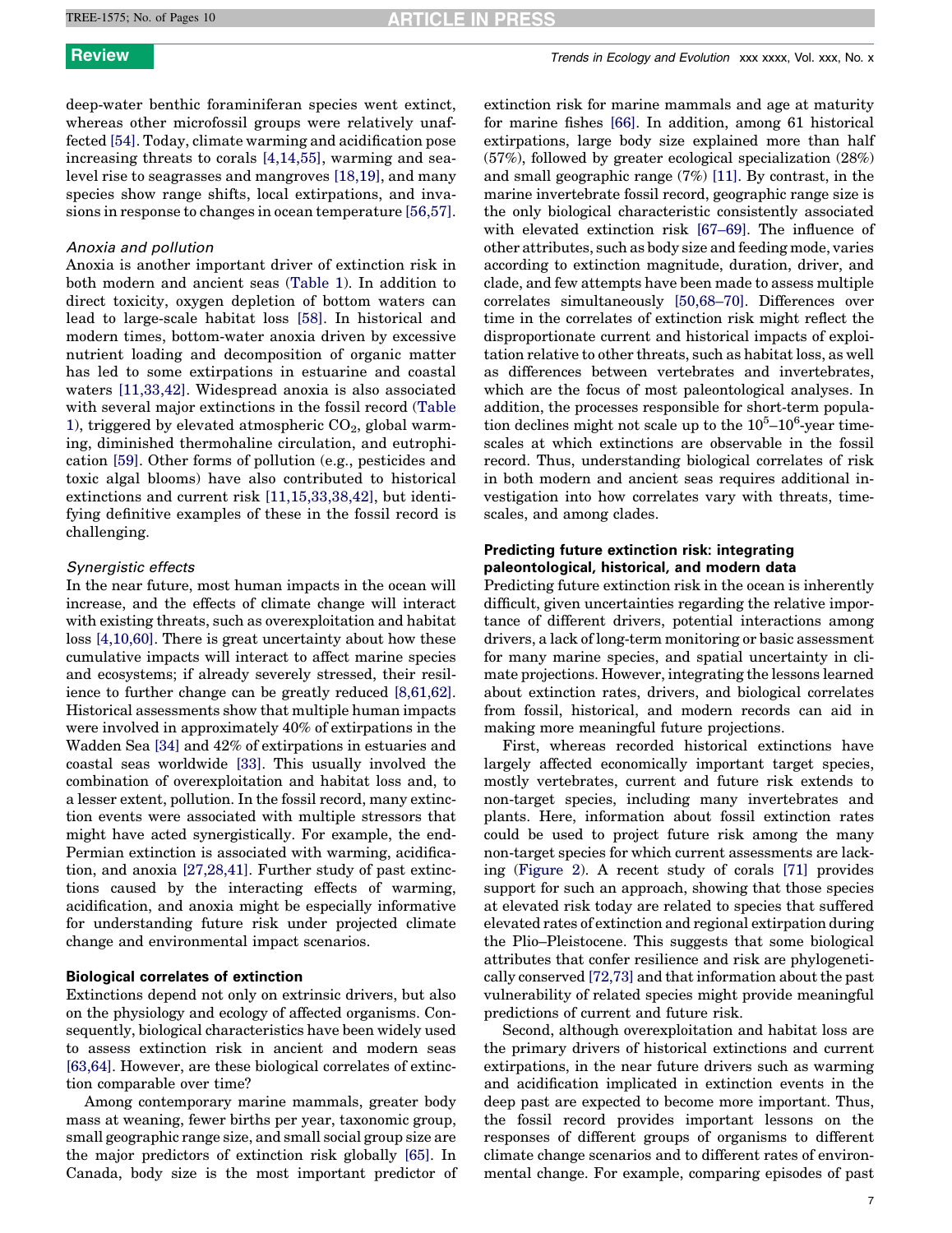# **ARTICLE IN PRESS**

# <span id="page-7-0"></span>**Review Trends in Ecology and Evolution xxx xxxx**, Vol. xxx, No. x

warming and acidification can identify threshold rates below which carbonate saturation was well buffered (>10 000 years) [6] and warming and acidification had little effect on reef diversity and growth versus episodes of more rapid change associated with reef declines and extinction [\(Box](#page-4-0) 2) [4].

Third, in terms of the biological correlates of marine extinctions, it appears that body size has been strongly associated with historical and current risk, whereas geographic range has been one of the strongest correlates in the fossil record. These different patterns probably reflect vulnerability to different selective pressures. Body size has been an important trait of harvested species, with larger species under greater exploitation pressure. By contrast, the marine fossil record shows that large- and small-bodied taxa are equally at risk during times of large-scale environmental change, whereas taxa with small range sizes are at greater risk [\[74\].](#page-8-0) As such, extinction risk in the future might shift from larger-bodied species to those with restricted geographic ranges as marine ecosystems respond increasingly to habitat loss and the environmental disturbances associated with climate change.

Finally, a variety of modeling approaches have been developed to estimate future risk based on modern species distributions, including species diversity–area relations, species distribution and habitat suitability models, and ecophysiological models [\[75\]](#page-8-0). These methods are promising but have rarely been applied to marine systems [\[56\],](#page-8-0) and do not yet consider the capacity for species to adapt. Another limitation is that these models tend to consider a single extinction driver rather than synergistic effects of multiple drivers, so expected extinction rates might be gross underestimates. Historical and fossil data could be used to evaluate how well these models perform and what environmental and biological data are most relevant [\[76\]](#page-8-0).

### Outlook: research challenges and future directions

Recent reviews have highlighted the tremendous value of multidisciplinary research in understanding past and current changes in marine ecosystems [\[32,33,43\],](#page-8-0) as well as the role of historical and fossil records in understanding ecological and evolutionary responses to future environmental change [\[77\].](#page-8-0) Fossil, historical, and modern records of marine extinction and extinction risk offer considerable insights into the trajectories of marine ecosystems in the near and long-term future. Yet, taxonomic, temporal, and geographic scaling issues offer serious challenges for comparing fossil, historical, and modern data sets.

Taxonomic challenges include the fact that marine taxa have received relatively little attention compared with terrestrial species and, among marine groups, vertebrates have received disproportionate attention in modern and historical records. This might have led to the underestimation of historical extinctions and modern risk in other groups, such as invertebrates [\[21,38\]](#page-8-0). Therefore, enhanced assessments of current risk for invertebrate groups that have fossil records are essential to better understand similarities in risk over time, extinction rates on different timescales in the historical and fossil records, and how extinction rates vary with different rates and drivers of environmental change.

For both fossil and modern records, spatial and temporal sampling can be patchy, hindering direct comparisons. Fossil records are not available for all regions of the modern ocean, and many areas are undersampled with respect to both modern and ancient marine biodiversity. Some ocean habitats, such as the deep sea for current, historical, and macrofossil species records [\[78,79\]](#page-9-0), are also chronically undersampled. Moreover, preservation and sampling of the fossil record is not uniform [\[49,80\],](#page-8-0) leaving some time intervals under-represented in existing databases. Here, increased future sampling of under-represented areas and intervals could help fill important data gaps.

Finally, there are some methodological challenges to overcome. When comparing rates, the length of interval considered affects the calculated rate so that direct comparisons of extinction rates from the fossil record with those from historical or modern records still proves to be difficult [\[81\].](#page-9-0) However, many of these challenges can be addressed by careful sample selection, subsampling methods, modeling processes of sampling and preservation, and vigilance concerning the underlying assumptions and sources of error.

### Acknowledgments

This review is a product of the Determinants of Extinction in Ancient and Modern Seas Working Group supported by the National Evolutionary Synthesis Center, NSF #EF-0905606. Additional support was provided by the Natural Sciences and Engineering Research Council of Canada to H.K.L. and S.C.A., the National System of Investigators of the National Research of the National Secretariat for Science, Technology and Innovation of Panama to A.O'D., the Australian Research Council Centre of Excellence for Coral Reef Studies to J.M.P., and the Deutsche Forschungsgemeinschaft grant KI 806/7-1 to C.S. This article is Paleobiology Database Publication no. 162.

### References

- 1 Rick, T.C. and Erlandson, J.M., eds (2008) Human Impacts on Ancient Marine Ecosystems: A Global Perspective, University of California Press
- 2 Lotze, H.K. and Worm, B. (2009) Historical baselines for large marine animals. Trends Ecol. Evol. 24, 254–262
- 3 Hoegh-Guldberg, O. and Bruno, J.F. (2010) The impact of climate change on the world's marine ecosystems. Science 328, 1523–1528
- 4 Pandolfi, J.M. et al. (2011) Projecting coral reef futures under global warming and ocean acidification. Science 333, 418–422
- 5 Jackson, J.B.C. et al., eds (2011) Shifting Baselines: The Past and The Future of Ocean Fisheries, Island Press
- 6 Zeebe, R.E. and Ridgwell, A. (2011) Past changes of ocean carbonate chemistry. In Ocean Acidification (Gattuso, J-P. and Hansson, L., eds), pp. 1–28, Oxford University Press
- 7 Jackson, J.B.C. (2008) Ecological extinction and evolution in the brave new ocean. Proc. Natl. Acad. Sci. U.S.A. 105, 11458–11465
- 8 Kirby, R. et al. (2009) Synergistic effects of climate and fishing in a marine ecosystem. Ecosystems 12, 548–561
- 9 Edgar, G.J. et al. (2010) El Niño, grazers and fisheries interact to greatly elevate extinction risk for Galapagos marine species. Glob. Change Biol. 16, 2876–2890
- 10 Burrows, M.T. et al. (2011) The pace of shifting climate in marine and terrestrial ecosystems. Science 334, 652–655
- 11 Dulvy, N.K. et al. (2003) Extinction vulnerability in marine populations. Fish Fish. 4, 25–64
- 12 Alroy, J. (2008) Dynamics of origination and extinction in the marine fossil record. Proc. Natl. Acad. Sci. U.S.A. 105, 11536–11542
- 13 Peters, S.E. (2008) Environmental determinants of extinction selectivity in the fossil record. Nature 454, 626–629
- 14 Carpenter, K.E. et al. (2008) One-third of reef-building corals face elevated extinction risk from climate change and local impacts. Science 321, 560–563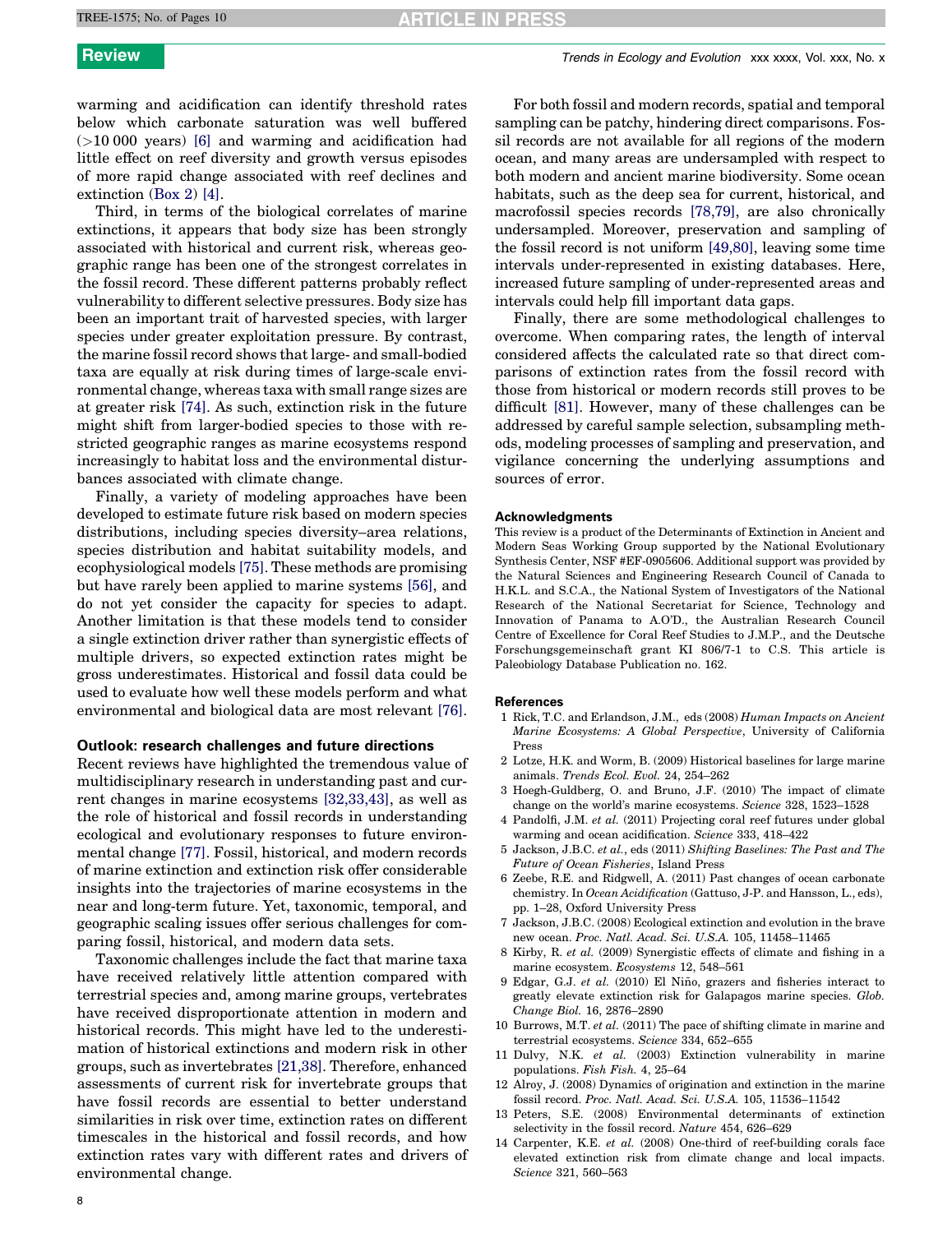# **ARTICLE IN PRESS**

- <span id="page-8-0"></span>15 Schipper, J. et al. (2008) The status of the world's land and marine mammals: diversity, threat, and knowledge. Science 322, 225–230
- 16 Field, I.C. et al. (2009) Susceptibility of sharks, rays and chimaeras to global extinction. Adv. Mar. Biol. 56, 275–363
- 17 Collette, B.B. et al. (2011) High value and long life: double jeopardy for tunas and billfishes. Science 333, 291–292
- 18 Short, F.T. et al. (2011) Extinction risk assessment of the world's seagrass species. Biol. Conserv. 144, 1961–1971
- 19 Polidoro, B.A. et al. (2010) The loss of species: mangrove extinction risk and geographic areas of global concern. PLoS ONE 5, e10095
- 20 Dulvy, N.K. et al. (2009) Holocene extinctions in the sea. In Holocene Extinctions (Turvey, S.T., ed.), pp. 129–150, Oxford University Press
- 21 Regnier, C. et al. (2009) Not knowing, not recording, not listing: numerous unnoticed mollusk extinctions. Conserv. Biol. 23, 1214–1221
- 22 Jablonski, D. (2005) Mass extinctions and macroevolution. Paleobiology 31, 192–210
- 23 Raup, D.M. (1991) A kill curve for Phanerozoic marine species. Paleobiology 17, 37–48
- 24 Alroy, J. (2010) The shifting balance of diversity among major marine animal groups. Science 329, 1191–1194
- 25 Liu, Z.H. et al. (2009) Global cooling during the Eocene–Oligocene climate transition. Science 323, 1187–1190
- 26 O'Dea, A. and Jackson, J.B.C. (2009) Environmental change drove macroevolutionin cupuladriid bryozoans.Proc.R.Soc. B 276, 3629–3634
- 27 Kiessling, W. and Simpson, C. (2011) On the potential for ocean acidification to be a general cause of ancient reef crises. Glob. Change Biol. 17, 56–67
- 28 Clapham, M.E. and Payne, J.L. (2011) Acidification, anoxia, and extinction: a multiple logistic regression analysis of extinction selectivity during the Middle and Late Permian. Geology 39, 1059–1062
- 29 Carlton, J.T. et al. (1999) Historical extinctions in the sea. Annu. Rev. Ecol. Syst. 30, 515–538
- 30 del Monte-Luna, P. et al. (2007) Marine extinctions revisited. Fish Fish. 8, 107–122
- 31 Ferretti, F. et al. (2010) Patterns and ecosystem consequences of shark declines in the ocean. Ecol. Lett. 13, 1055–1071
- 32 Pandolfi, J.M. et al. (2003) Global trajectories of the long-term decline of coral reef ecosystems. Science 301, 955–958
- 33 Lotze, H.K. et al. (2006) Depletion, degradation, and recovery potential of estuaries and coastal seas. Science 312, 1806–1809
- 34 Lotze, H.K. et al. (2005) Human transformations of the Wadden Sea ecosystem through time: a synthesis. Helgol. Mar. Res. 59, 84–95
- 35 Lotze, H.K. et al. (2011) Recovery of marine animal populations and ecosystems. Trends Ecol. Evol. 26, 595–605
- 36 Lotze, H.K. et al. (2011) Historical changes in marine resources, foodweb structure and ecosystem functioning in the Adriatic Sea, Mediterranean. Ecosystems 14, 198–222
- 37 Worm, B. et al. (2006) Impacts of biodiversity loss on ocean ecosystem services. Science 314, 787–790
- 38 Vié, J.-C. et al., eds (2009) Wildlife in a Changing World An Analysis of the 2008 IUCN Red List of Threatened Species, IUCN
- 39 Anderson, S.C. et al. (2011) Rapid global expansion of invertebrate fisheries: trends, drivers, and ecosystem effects. PLoS ONE 6, e14735
- 40 McClenachan, L. et al. (2012) Extinction risk and bottlenecks in the conservation of charismatic marine species. Conserv. Lett. 5, 73–80
- 41 Payne, J.L. and Clapham, M.E. (2012) End-Permian mass extinction in the oceans: an ancient analog for the twenty-first century? Annu. Rev. Earth Planet. Sci. 40, 89–111
- 42 Kappel, C.V. (2005) Losing pieces of the puzzle: threats to marine, estuarine, and diadromous species. Front. Ecol. Environ. 3, 275–282
- 43 Jackson, J.B.C. et al. (2001) Historical overfishing and the recent collapse of coastal ecosystems. Science 293, 629–638
- 44 Prescott, G.W. et al. (2012) Quantitative global analysis of the role of climate and people in explaining late Quaternary megafaunal extinctions. Proc. Natl. Acad. Sci. U.S.A. 109, 4527–4531
- 45 Lindberg, D.R. and Pyenson, N.D. (2006) Evolutionary patterns in Cetacea: fishing up prey size through deep time. In Whales, Whaling and Ocean Ecosystems (Estes, J.A. et al., eds), pp. 68–82, University of California Press
- 46 Lambert, O. et al. (2010) The giant bite of a new raptorial sperm whale from the Miocene epoch of Peru. Nature 466, 105–108
- 47 Bianucci, G. et al. (2010) Killing in the Pliocene: shark attack on a dolphin from Italy. Palaeontology 53, 457–470
- 48 Kramer, A.M. and Drake, J.M. (2010) Experimental demonstration of population extinction due to a predator-driven Allee effect. J. Anim. Ecol. 79, 633–639
- 49 Hannisdal, B. and Peters, S.E. (2011) Phanerozoic Earth system evolution and marine biodiversity. Science 334, 1121–1124
- 50 Finnegan, S. et al. (2012) Climate change and the selective signature of the Late Ordovician mass extinction. Proc. Natl. Acad. Sci. U.S.A. 109, 6829–6834
- 51 Ivany, L.C. et al. (2000) Cooler winters as a possible cause of mass extinctions at the Eocene/Oligocene boundary. Nature 407, 887–890
- 52 Pandolfi, J.M. and Jackson, J.B.C. (2006) Ecological persistence interrupted in Caribbean coral reefs. Ecol. Lett. 9, 818–826
- 53 Valentine, J.W. and Jablonski, D. (1991) Biotic effects of sea level change: the Pleistocene test. J. Geophys. Res. 96, 6873–6878
- 54 McInerney, F.A. and Wing, S.L. (2011) The Paleocene–Eocene Thermal Maximum: a perturbation of carbon cycle, climate, and biosphere with implications for the future. Annu. Rev. Earth Planet. Sci. 39, 489–516
- 55 Anlauf, H. et al. (2011) A corrosive concoction: the combined effects of ocean warming and acidification on the early growth of a stony coral are multiplicative. J. Exp. Mar. Biol. Ecol. 397, 13–20
- 56 Cheung, W.W.L. et al. (2009) Projecting global marine biodiversity impacts under climate change scenarios. Fish Fish. 10, 235–251
- 57 Worm, B. and Lotze, H.K. (2009) Changes in marine biodiversity as an indicator of climate change. In Climate Change: Observed Impacts on Planet Earth (Letcher, T., ed.), pp. 263–279, Elsevier
- 58 Diaz, R.J. and Rosenberg, R. (2008) Spreading dead zones and consequences for marine ecosystems. Science 321, 926–929
- Meyer, K.M. and Kump, L.R. (2008) Oceanic euxinia in Earth history: causes and consequences. Annu. Rev. Earth Planet. Sci. 36, 251–288
- 60 Millenium Ecosystem Assessment (2005) Ecosystems and Human Well–Being: Biodiversity Synthesis, World Resources Institute
- 61 Carilli, J.E. et al. (2010) Century-scale records of coral growth rates indicate that local stressors reduce coral thermal tolerance threshold. Glob. Change Biol. 16, 1247–1257
- 62 Knowlton, N. and Jackson, J.B.C. (2008) Shifting baselines, local impacts, and global change on coral reefs. PLoS Biol. 6, e54
- 63 Knoll, A.H. et al. (2007) A paleophysiological perspective on the end-Permian mass extinction and its aftermath. Earth Planet. Sci. Lett. 256, 295–313
- 64 IUCN (2011) IUCN Red List of Threatened Species (Version 2011.2), IUCN
- 65 Davidson, A.D. et al. (2012) Drivers and hotspots of extinction risk in marine mammals. Proc. Natl. Acad. Sci. U.S.A. 109, 3395–3400
- 66 Anderson, S.C. et al. (2011) Correlates of vertebrate extinction risk in Canada. Bioscience 61, 538–549
- 67 Payne, J.L. and Finnegan, S. (2007) The effect of geographic range on extinction risk during background and mass extinction. Proc. Natl. Acad. Sci. U.S.A. 104, 10506–10511
- 68 Crampton, J.S. et al. (2010) Biotic influences on species duration: interactions between traits in marine molluscs. Paleobiology 36, 204–223
- 69 Harnik, P.G. (2011) Direct and indirect effects of biological factors on extinction risk in fossil bivalves. Proc. Natl. Acad. Sci. U.S.A. 108, 13594–13599
- 70 Harnik, P.G. and Lockwood, R. (2011) Part N, Revised, Vol. 1, Ch. 24: Extinction in the marine Bivalvia. Treatise Online 29, 1–4
- 71 van Woesik, R. et al. (2012) Hosts of the Plio-Pleistocene past reflect modern-day coral vulnerability. Proc. R. Soc. B 279, 2448–2456
- 72 Roy, K. et al. (2009) Phylogenetic conservatism of extinctions in marine bivalves. Science 325, 733–737
- 73 Purvis, A. (2008) Phylogenetic approaches to the study of extinction. Annu. Rev. Ecol. Evol. Syst. 39, 301–319
- 74 Jablonski, D. (1996) Body size and macroevolution. In Evolutionary Paleobiology (Jablonski, D. et al., eds), pp. 256–289, University of Chicago Press
- 75 Pereira, H.M. et al. (2010) Scenarios for global biodiversity in the 21st century. Science 330, 1496–1501
- 76 Roberts, D.R. and Hamann, A. (2012) Predicting potential climate change impacts with bioclimate envelope models: a palaeoecological perspective. Glob. Ecol. Biogeogr. 21, 121–133
- 77 Dietl, G.P. and Flessa, K.W. (2011) Conservation paleobiology: putting the dead to work. Trends Ecol. Evol. 26, 30–37